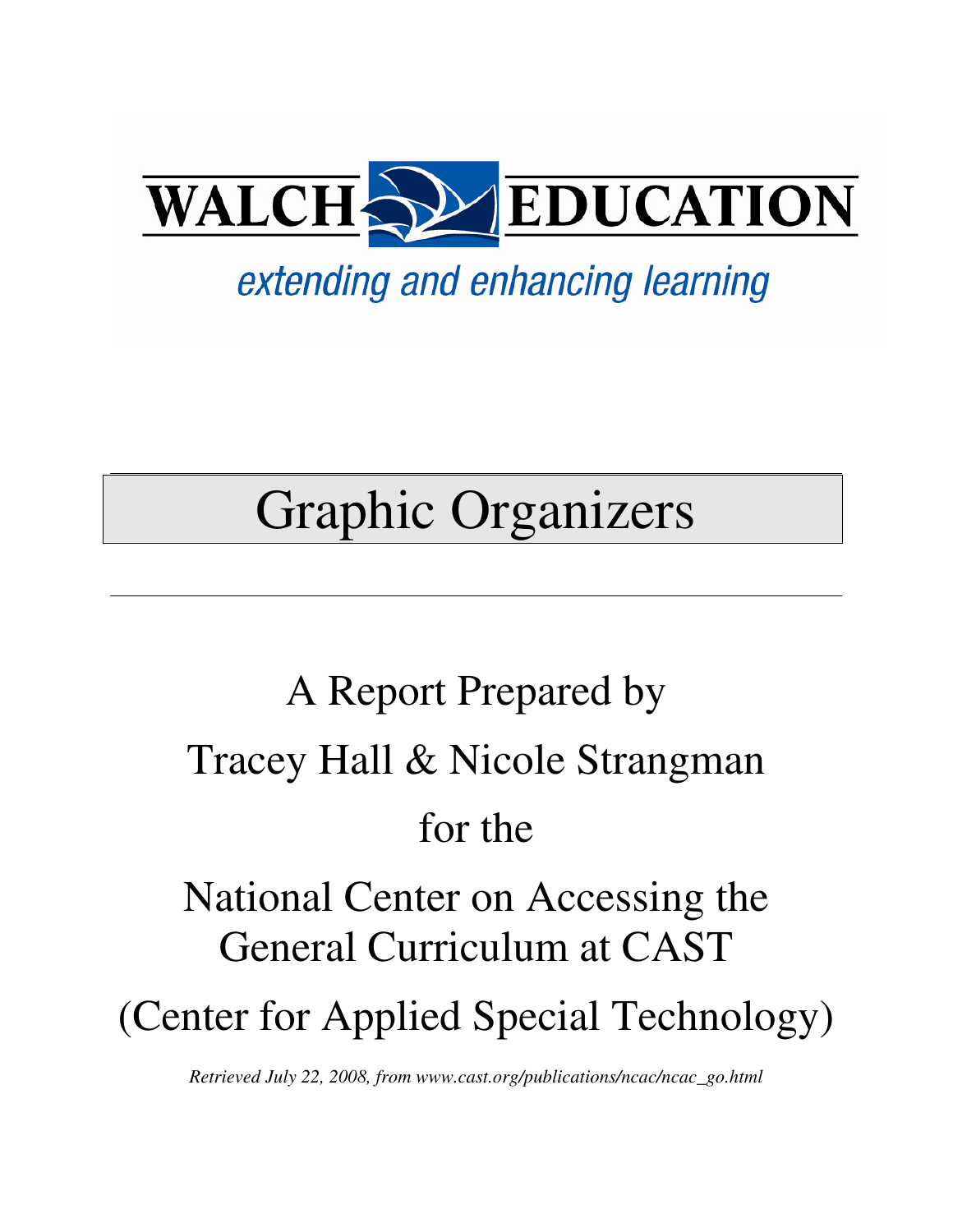# **Graphic Organizers**

#### **Prepared by Tracey Hall & Nicole Strangman**

National Center on Accessing the General Curriculum

### **Introduction**

One way to help make a curriculum more supportive of students and teachers is to incorporate graphic organizers. Graphic organizers come in many varieties and have been widely researched for their effectiveness in improving learning outcomes for various students. The following five sections present a definition of graphic organizers, a sampling of different types and their applications, a discussion of the research evidence for their effectiveness, useful Web resources, and a list of referenced research articles. We have focused this overview on applications of graphic organizers to reading instruction, with the intention of later expanding the discussion into other subject areas.

# **Definition**

A graphic organizer is a visual and graphic display that depicts the relationships between facts, terms, and or ideas within a learning task. Graphic organizers are also sometimes referred to as knowledge maps, concept maps, story maps, cognitive organizers, advance organizers, or concept diagrams.

# **Types of Graphic Organizers**

Graphic organizers come in many different forms, each one best suited to organizing a particular type of information. The following examples are merely a sampling of the different types and uses of graphic organizers.

A **Descriptive or Thematic Map** works well for mapping generic information, but particularly well for mapping hierarchical relationships.

Organizing a hierarchical set of information, reflecting superordinate or subordinate elements, is made easier by constructing a **Network Tree.**

When the information relating to a main idea or theme does not fit into a hierarchy, a **Spider Map** can help with organization.

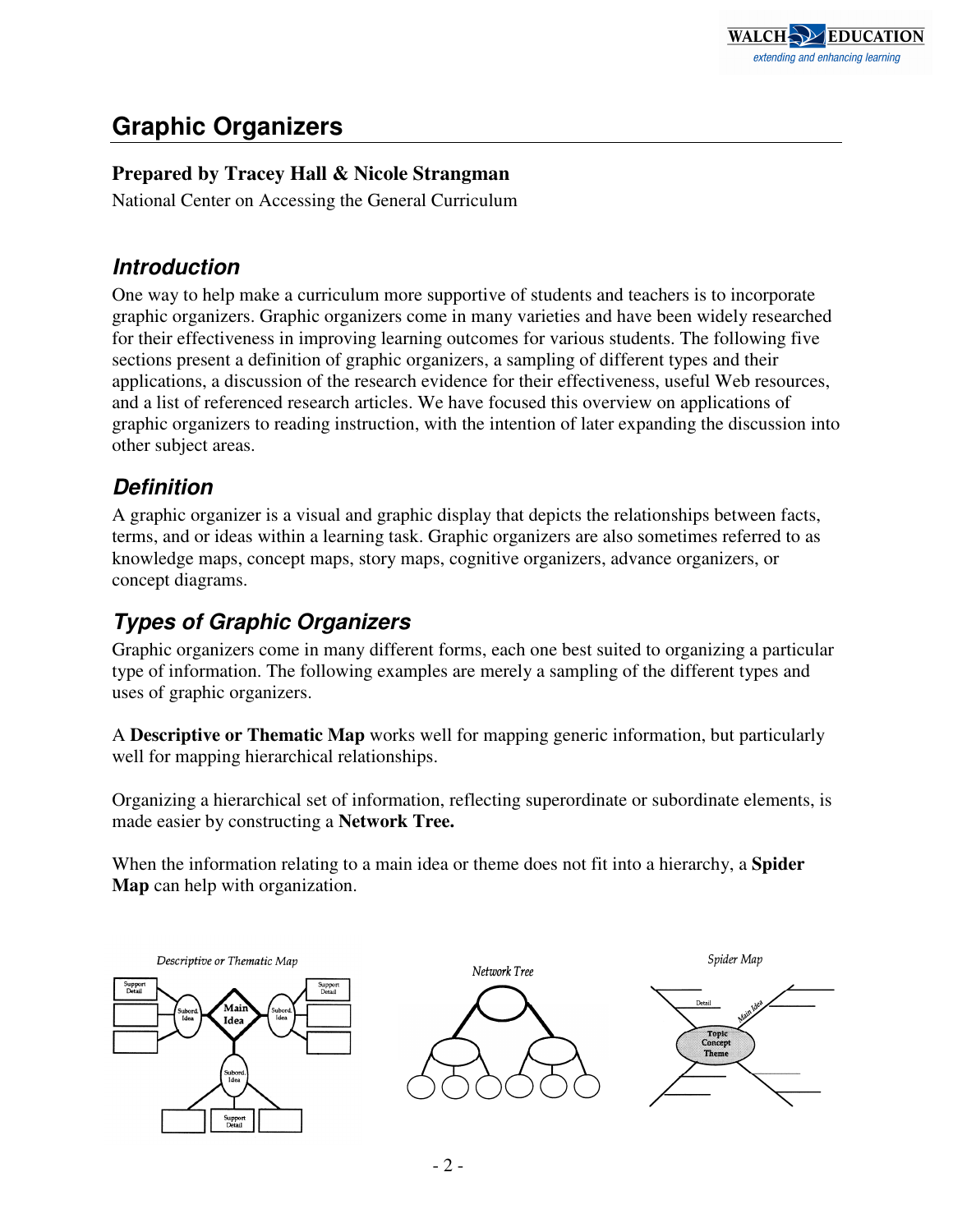When information contains cause and effect problems and solutions, a **Problem and Solution Map** can be useful for organizing.

A **Problem-Solution Outline** helps students to compare different solutions to a problem.

A **Sequential Episodic Map** is useful for mapping cause and effect.



When cause-effect relationships are complex and non-redundant a **Fishbone Map** may be particularly useful.

A **Comparative and Contrastive Map** can help students to compare and contrast two concepts according to their features.

Another way to compare concepts' attributes is to construct a **Compare-Contrast Matrix**.



| Compare-Contrast Matrix |  |  |  |
|-------------------------|--|--|--|
| Attribute 1             |  |  |  |
| Attribute 2             |  |  |  |
| Attribute 3             |  |  |  |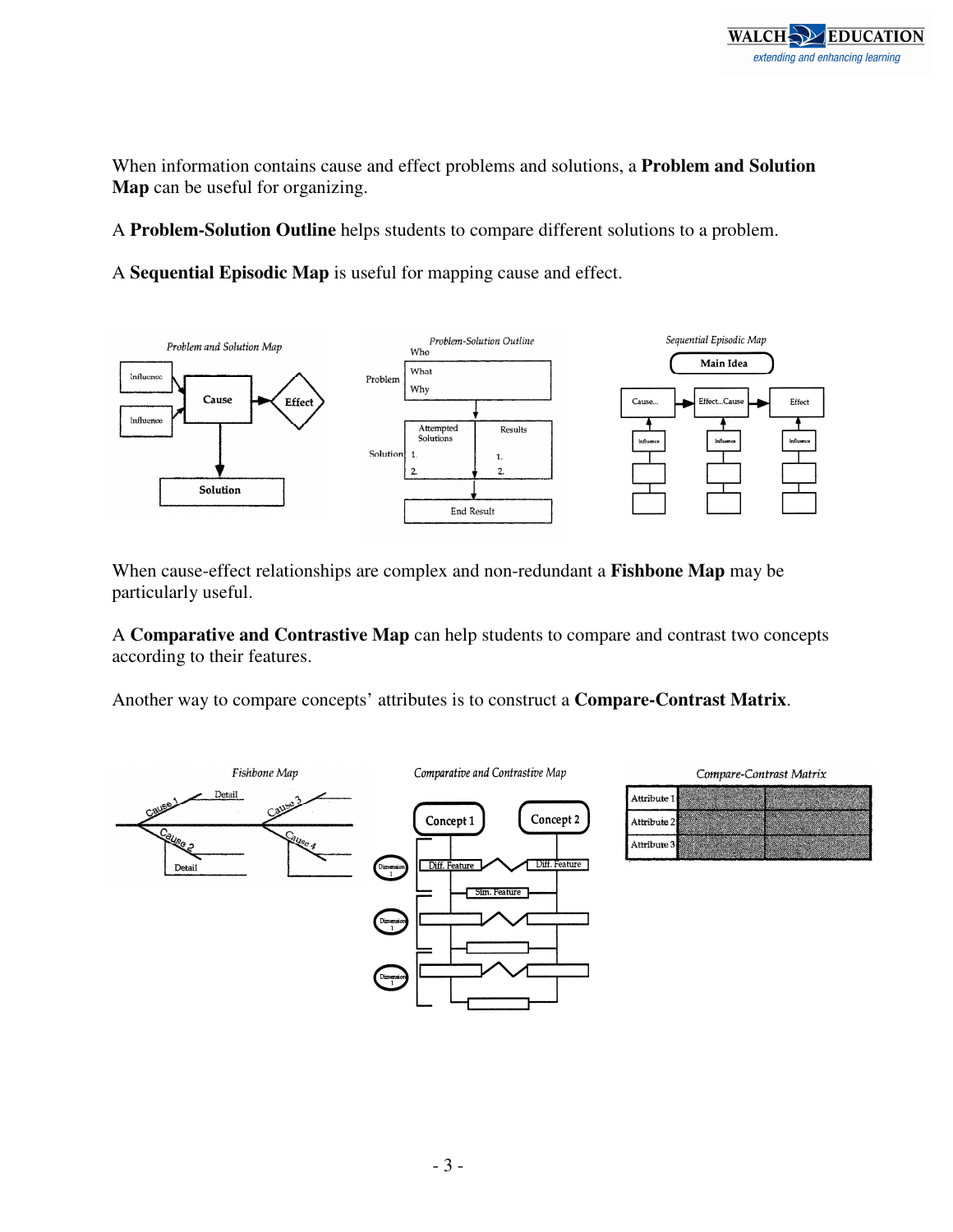

#### **Continuum Scale** is effective for organizing information along a dimension such as less to more, low to high, and few to many.

|                 | Continuum Scale |      |
|-----------------|-----------------|------|
| $L_{\text{OW}}$ |                 | High |

A **Series of Events Chain** can help students organize information according to various steps or stages.

A **Cycle Map** is useful for organizing information that is circular or cyclical, with no absolute beginning or ending.

A **Human Interaction Outline** is effective for organizing events in terms of a chain of action and reaction (especially useful in social sciences and humanities).



# **Applications Across Curriculum Areas**

Graphic organizers have been applied across a range of curriculum subject areas. Although reading is by far the most well studied application, science, social studies, language arts, and math are additional content areas that are represented in the research base on graphic organizers. Operations such as mapping cause and effect, note taking, comparing and contrasting concepts, organizing problems and solutions, and relating information to main ideas or themes can be beneficial to many subject areas. The observed benefits in these subject areas go beyond those known to occur in reading comprehension (Bulgren, Schumaker, & Deshler, 1988; Darch, Carnine, & Kammenui, 1986; Herl, O'Neil, Chung, & Schacter, 1999; Willerman & Mac Harg, 1991).

#### **Evidence for Effectiveness**

There is solid evidence for the effectiveness of graphic organizers in facilitating learning. Ten of the 12 studies investigating effects of graphic organizer use on learning reviewed here reported some positive learning outcome. We focus this overview on two main areas: comprehension and vocabulary knowledge.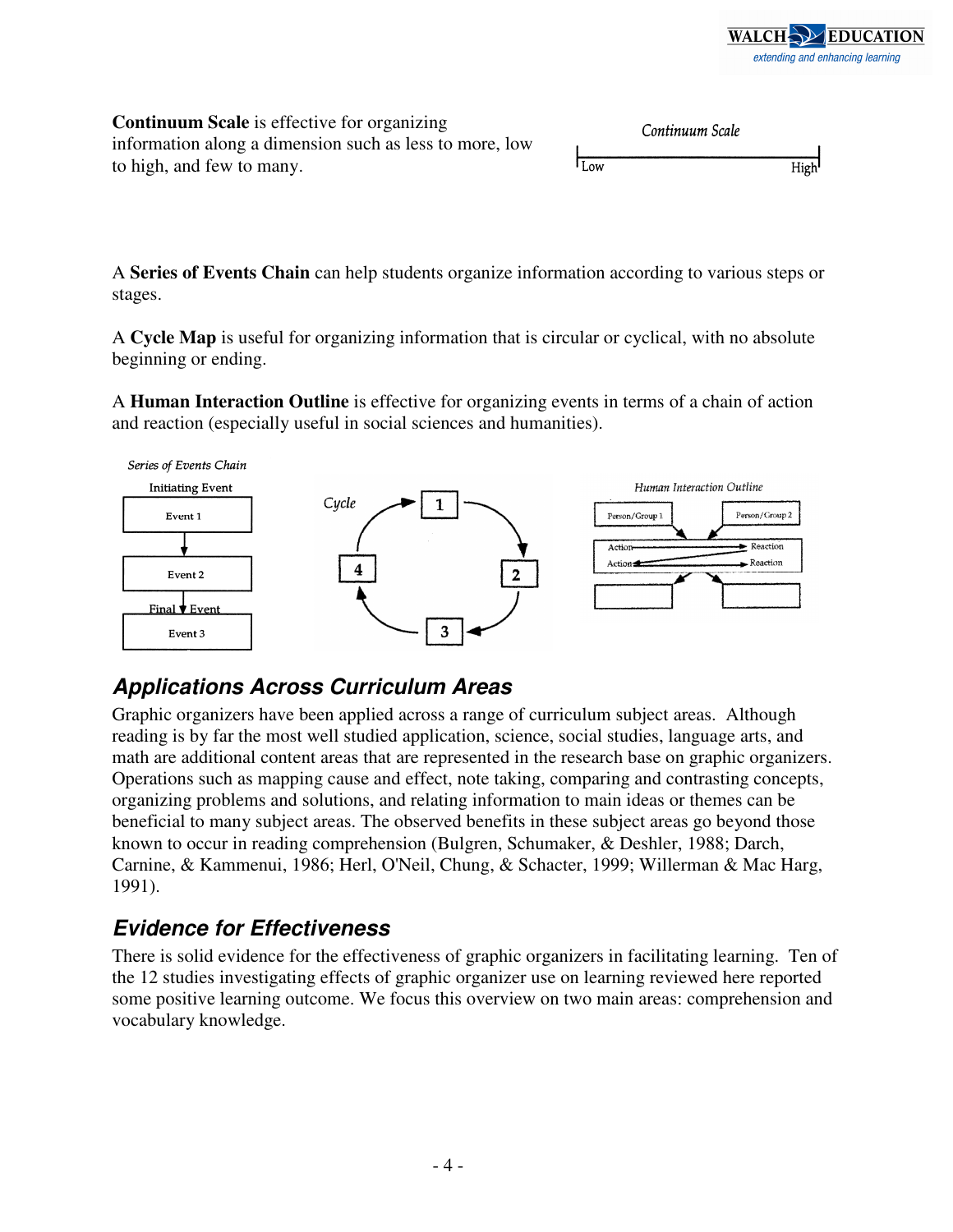

#### **Comprehension**

By far the most frequently investigated learning measure in the studies we reviewed is comprehension. Of 15 studies, 7 (Boyle & Weishaar, 1997; Bulgren et al., 1988; Darch et al., 1986; Gardill & Jitendra, 1999; Idol & Croll, 1987; Sinatra, Stahl-Gemake, & Berg, 1984; Willerman & Mac Harg, 1991) reported that graphic organizer use elevated comprehension. Comprehension measures included the Stanford Diagnostic Reading Test (Boyle & Weishaar, 1997), comprehension questions (Alvermann & Boothby, 1986; Boyle & Weishaar, 1997; Darch et al. 1986; Gardill & Jitendra, 1999; Idol & Croll, 1987; Sinatra et al, 1984), a concept acquisition test (Bulgren et al., 1988), teacher-made tests (Bulgren et al., 1988; Willerman & Mac Harg, 1991), written summaries (Gallego et al., 1989), and story grammar tests (Gardill & Jitendra, 1999). The reliability of these improvements in comprehension is further supported by Moore and Readence's (1984) metaanalysis. When looking across 23 different studies they found a small but consistent effect on comprehension.

Although 3 studies reported no effect of graphic organizer use on comprehension, these findings appear to be attributable to deficiencies in experimental design. Carnes, Lindbeck, & Griffin (1987) reported no effect of advance organizer use relative to non-advance organizer use on the comprehension of microcomputer physics tutorials. However, students in this study were not trained to use the advanced organizers. This same factor may account for the lack of effect in the Clements-Davis & Ley (1991) study, where high school students received no instruction on how to use the thematic pre-organizers that they were given to assist story reading. Alvermann and Boothby (1986) also failed to demonstrate an improvement in comprehension. In this case, the lack of improvement is quite likely due to a ceiling effect – as comprehension scores were quite high even before the intervention. Thus, weighing the collective evidence there still appears to be strong support for the ability of graphic organizers to improve reading comprehension.

# **Vocabulary Knowledge**

Moore and Readence's (1984) meta-analysis suggests that gains in vocabulary knowledge following graphic organizer use may be even greater than gains in comprehension. The average effect size for the 23 studies reviewed was more than twice as large as that reported for comprehension. Thus, graphic organizers appear to be a very effective tool for improving vocabulary knowledge.

# **Factors Influencing Effectiveness**

Research studies have established that successful learning outcomes in the areas described above are contingent on certain factors. Important variables include grade level, point of implementation, instructional context, and ease of implementation. We elaborate the influence of these variables here.

# **Grade Level**

Successful learning outcomes have been demonstrated for students with (Anderson-Inman, Knox-Quinn, & Horney, 1996; Boyle & Weishaar, 1997; Bulgren et al., 1988; Gallego et al., 1989; Gardill & Jitendra, 1999; Idol & Croll, 1987; Newby, Caldwell, & Recht, 1989; Sinatra et al., 1984) and without (Alvermann & Boothby, 1986; Bulgren et al., 1988; Darch et al., 1986; Willerman & Harg, 1991) learning disabilities across a range of grade levels, including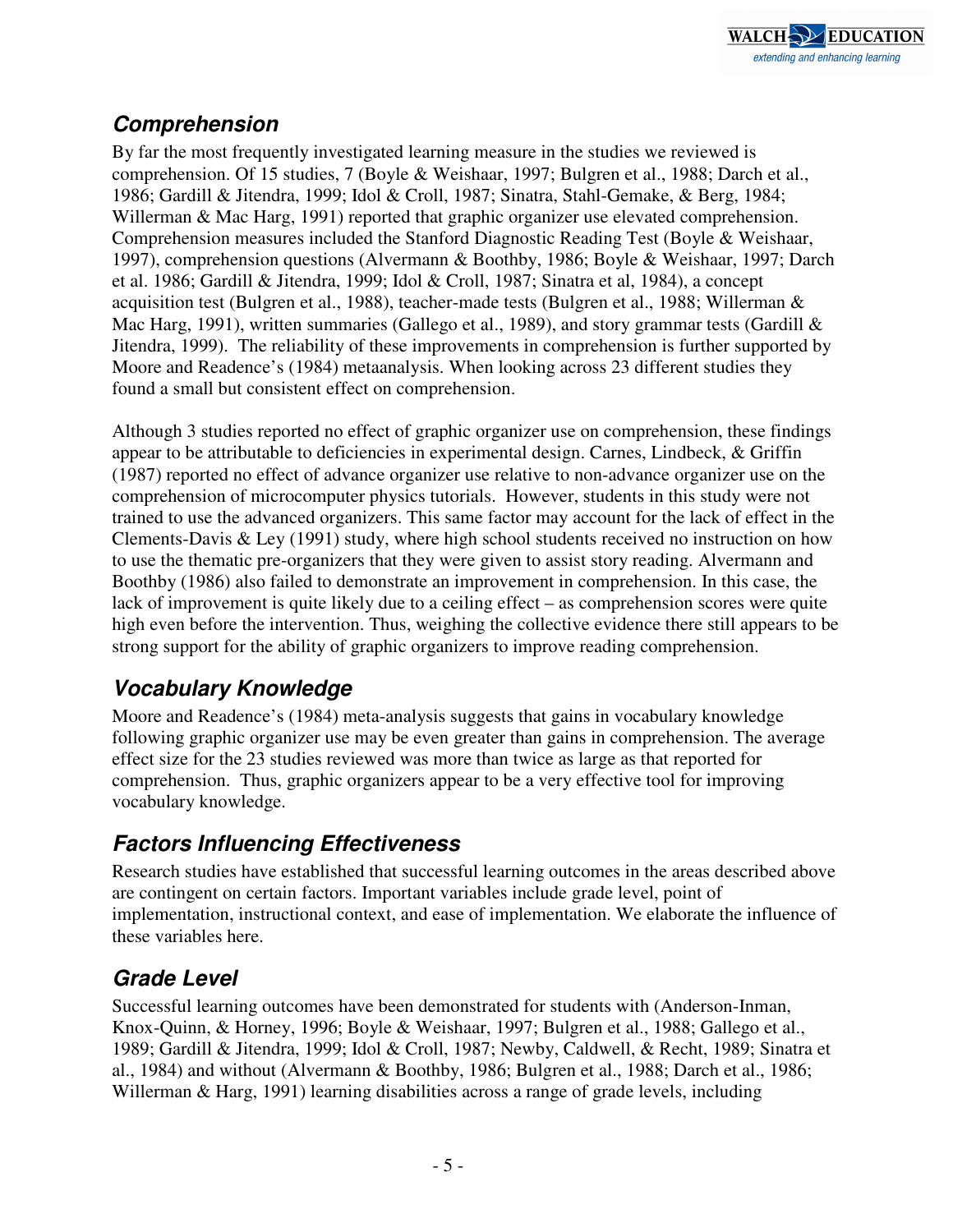elementary, junior high, and high school. However, on average the largest effects of graphic organizers on learning from text have been reported for University populations (Moore & Readence, 1984). There are consistent although more modest effects for elementary populations (Moore & Readence, 1984).

# **Point of Implementation**

Graphic organizers may be introduced as advance organizers, before the learning task, or as post organizers, after encountering the learning material. A review of the research from 1980-1991 (Hudson, Lignugaris-Kraft, & Miller, 1993) concludes that visual displays can be successfully implemented at several phases of the instructional cycle. Indeed, positive outcomes have been reported when graphic organizers are used as both advance (Boyle & Weishaar, 1997; Gallego et al., 1989) and post organizers (Alvermann & Boothby, 1986; Boyle & Weishaar, 1997; Gardill & Jitendra, 1999; Idol & Croll, 1987; Newby et al., 1989; Sinatra et al., 1984; Willerman & Mac Harg, 1991).

However, the precise point of implementation does appear to influence the degree of graphic organizers' effectiveness. In their comprehensive review, Moore and Readence (1984) report that the point of implementation is a crucial factor in determining the magnitude of improvement in learning outcome. When graphic organizers were used as a pre-reading activity, average effect sizes were small. In contrast, graphic organizers used as a follow up to reading yielded somewhat large improvements in learning outcomes. Thus, efforts to improve learning outcomes may be more successful when graphic organizers are introduced after the learning material.

# **Instructional Context**

In reviewing 11 years of research, Hudson et al. (1993) note that positive outcomes for curricular enhancements require the use of effective teaching practices. Merkley & Jefferies (2001) note that "It is important, however, that GO planning extend beyond construction of the visual to the deliberate consideration of the teacher's strategies…to accompany the visual." Thus, instructional context is another determinant of the effectiveness of graphic organizers for improving learning.

Without teacher instruction on how to use them, graphic organizers may not be effective learning tools (Carnes et al. 1987; Clements-Davis & Ley, 1991). Graphic organizers can successfully improve learning when there is a substantive instructional context such as explicit instruction incorporating teacher modeling (Boyle & Weishaar, 1997; Gardill & Jitendra, 1999; Idol & Croll, 1987; Willerman & Mac Harg, 1991) and independent practice with feedback (Boyle & Weishaar, 1997; Gardill & Jitendra, 1999; Idol & Croll, 1987), strategy instruction (Anderson-Inman et al., 1996; Boyle & Weishaar, 1997; Darch et al., 1986; Scanlon, Deshler, & Schumaker, 1996), story mapping (Gardill & Jitendra, 1999; Idol & Croll, 1987), semantic mapping (Gallego et al., 1989), and concept teaching routines (Bulgren et al., 1988). Most successful interventions minimally include a teacher introduction describing the purpose of the graphic organizer and setting the reading purpose.

In the absence of systematic study of the role of instructional context, it is difficult to identify with confidence specific aspects that are tied to success. However, in our review an interactive/collaborative approach involving teacher modeling, student-teacher discussion, and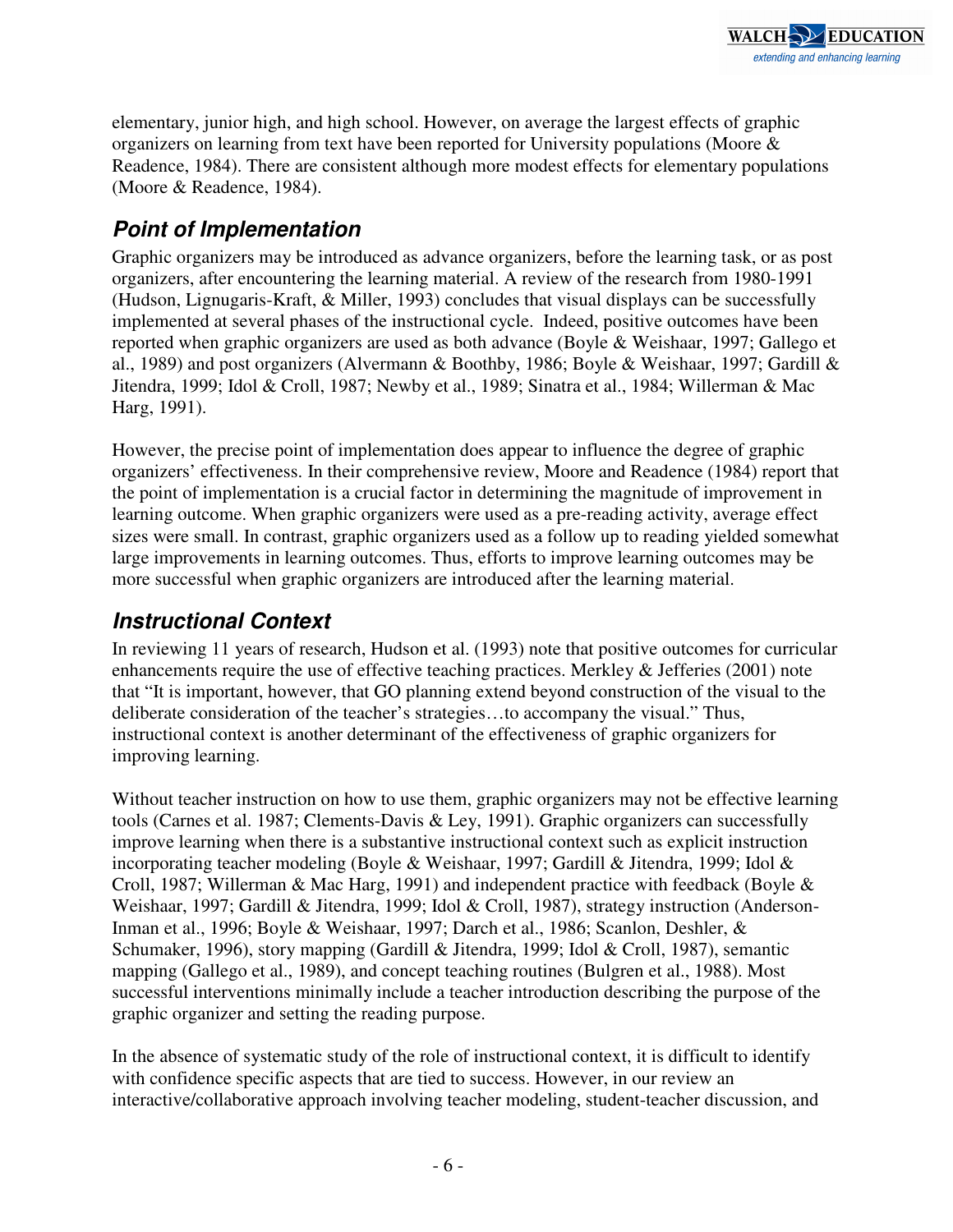practice with feedback appeared to be consistently correlated with learning improvement (Alvermann & Boothby, 1986; Bulgren et al, 1988; Gardill & Jitendra, 1999; Idol & Croll, 1987; Scanlon et al., 1996). Thus, contexts that provide opportunity for student input and interaction with the teacher and/or one another (Darch et al., 1986; Gallego et al., 1989) may be especially effective.

Also useful are Merkley and Jefferies' (2001) specific suggestions for teaching with graphic organizers. Their guidelines include: verbalizing relationships between the concepts represented within the organizer, providing opportunities for student input, connecting new information to past learning, making reference to upcoming text, and reinforcing decoding and structural analysis.

A relatively new area of research is the investigation of computer-based methods for presenting graphic organizer instruction. Herl et al. (1999) tested the effectiveness of two, computer-based knowledge mapping systems in a population of middle and high school students. Students either worked individually using an artificial Web space to augment and revise knowledge maps or networked with one another across computers to collaboratively construct maps. Knowledge mapping scores (determined by comparison to expert maps) were significantly improved for individuals working individually to elaborate maps, but not for students involved in collaborative construction. These findings indicate that a computer-based system can be successfully used to instruct students on how to develop concept maps. They also suggest that web searching methods may improve students' abilities to develop sophisticated maps. Student collaborative approaches, however, may be less effective.

Carnes et al. (1987) constructed computerized advanced organizers to help introduce high school physics students to microcomputer physics tutorials but were unable to establish a significant improvement in learning rate, retention, or performance on a teacher made achievement test. However, the lack of effect is likely attributable to the absence of teacher introduction or training with the organizers.

Findings by Anderson-Inman et al. (1996) found substantial variability in the adoption of computer-based graphic organizer study strategies. Some students became quite skilled and independent with these strategies, while others developed only basic skills and remained reluctant in their use. Their finding that differences in adoption level were correlated with reading test and intelligence scores suggests that it may be possible to predict levels of user proficiency.

Successful learning outcomes can be obtained in a variety of classroom settings, including special education classrooms (Anderson-Inman et al., 1996; Boyle & Weishaar, 1999; Gardill & Jitendra, 1999) mainstream classrooms (Alvermann & Boothby, 1986; Bulgren et al., 1988; Darch et al., 1986; Willerman & Mac Harg, 1991) and one-on-one instruction (Idol & Croll, 1987; Newby et al., 1989; Sinatra et al., 1984). However, the relative ease of implementation is an important determinant of this success (Novak, 1980). Some instructional contexts that have been successful in research studies are unfortunately difficult for teachers and or students to implement. For example, Scanlon et al. (1996) developed (collaboratively with teachers) a 5-step strategy and substrategy for helping students in academically diverse classes to process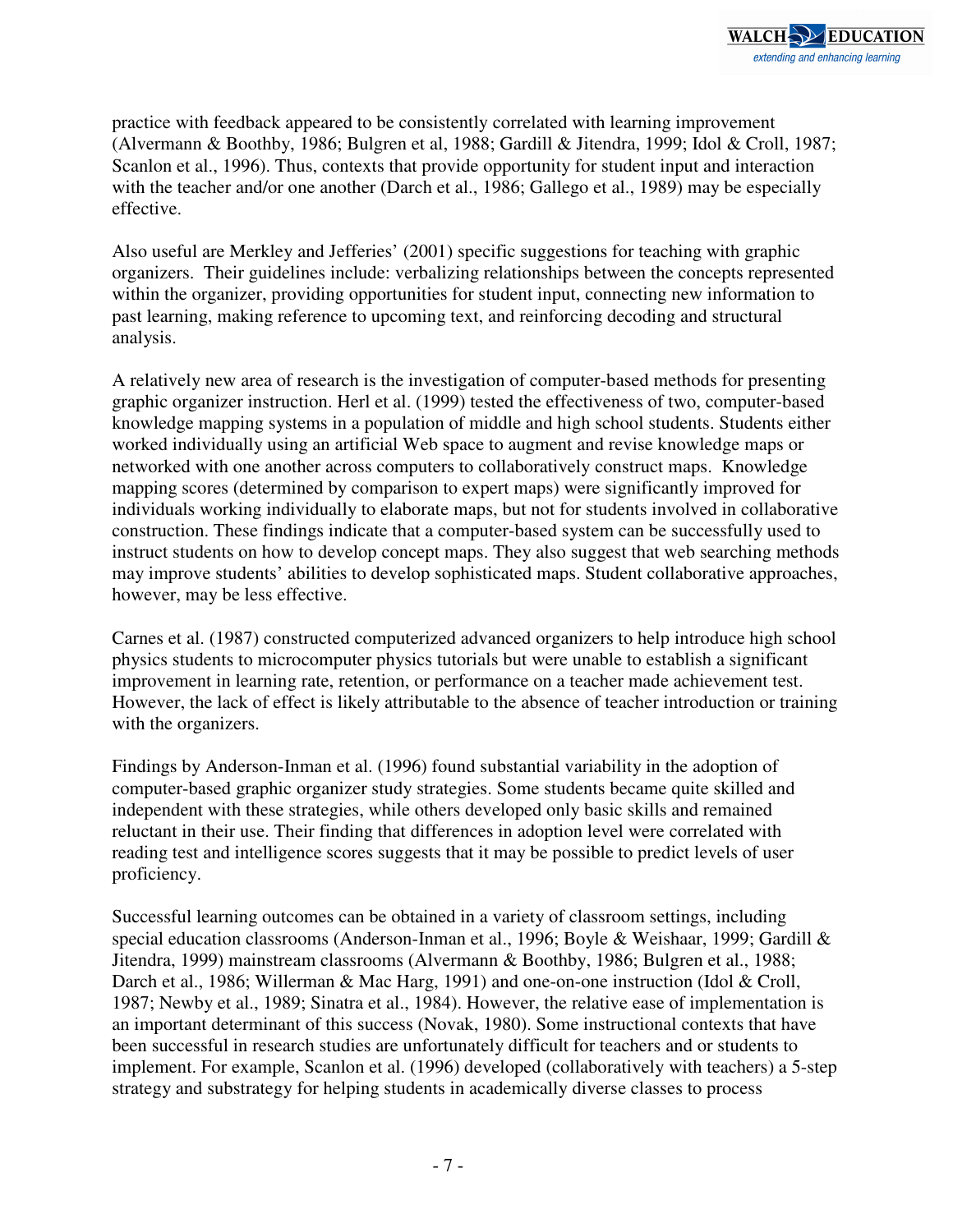information and put it into a graphic organizer for studying and/or writing. Teachers in the study implemented the prescribed teaching behaviors to much less of a degree than they had promised and expressed dissatisfaction with the lack of fit with their regular teaching routine. Students trained with the strategy performed better than controls on a strategy performance test, but to only a modest degree. They were at best ambivalent about the utility of the strategy for improving learning. Moore and Readence (1984) make similar observations in their metaanalysis, noting frequent reports that students were unable to appreciate the value of graphic organizers to learning and felt that these tools were out of place in the current instructional context. To draw more solid conclusions about the best ways to implement graphic organizers, more systematic investigations of the role of instructional context are needed.

# **URL**

#### *The Graphic Organizer*

http://www.graphic.org/index.html

This site is a rich resource for learning about graphic organizers, offering links, lists of references and books about graphic organizers, information about using graphic organizers for writing, guidelines for designing graphic organizers and assisting students in designing them, and samples of student work with graphic organizers.

#### **Acknowledgements**

This report is based in part on an earlier version conducted by Roxanne Ruzic and Kathy O'Connell, National Center on Accessing the General Curriculum.

Ruzic, R. & O'Connell, K., (2001). *An overview: enhancements literature review.*

#### **References**

Alvermann, D. E., & Boothby, P. R. (1986). Children's transfer of graphic organizer instruction. Reading Psychology, 7(2), 87-100.

Anderson-Inman, L., Knox-Quinn, C., & Horney, M. A. (1996). Computer-based study strategies for students with learning disabilities: Individual differences associated with adoption level. Journal of Learning Disabilities, 29(5), 461-484.

Boyle, J. R., & Weishaar, M. (1997). The effects of expert-generated versus student- generated cognitive organizers on the reading comprehension of students with learning disabilities. Learning Disabilities Research & Practice, 12(4), 228-235.

Bulgren, J., Schumaker, J. B., & Deschler, D. D. (1988). Effectiveness of a concept teaching routine in enhancing the performance of LD students in secondary-level mainstream classes. Learning Disability Quarterly, 11(1), 3-17.

Carnes, E. R., Lindbeck, J. S., & Griffin, C. F. (1987). Effects of group size and advance organizers on learning parameters when using microcomputer tutorials in kinematics. Journal of Research in Science Teaching, 24(9), 781-789.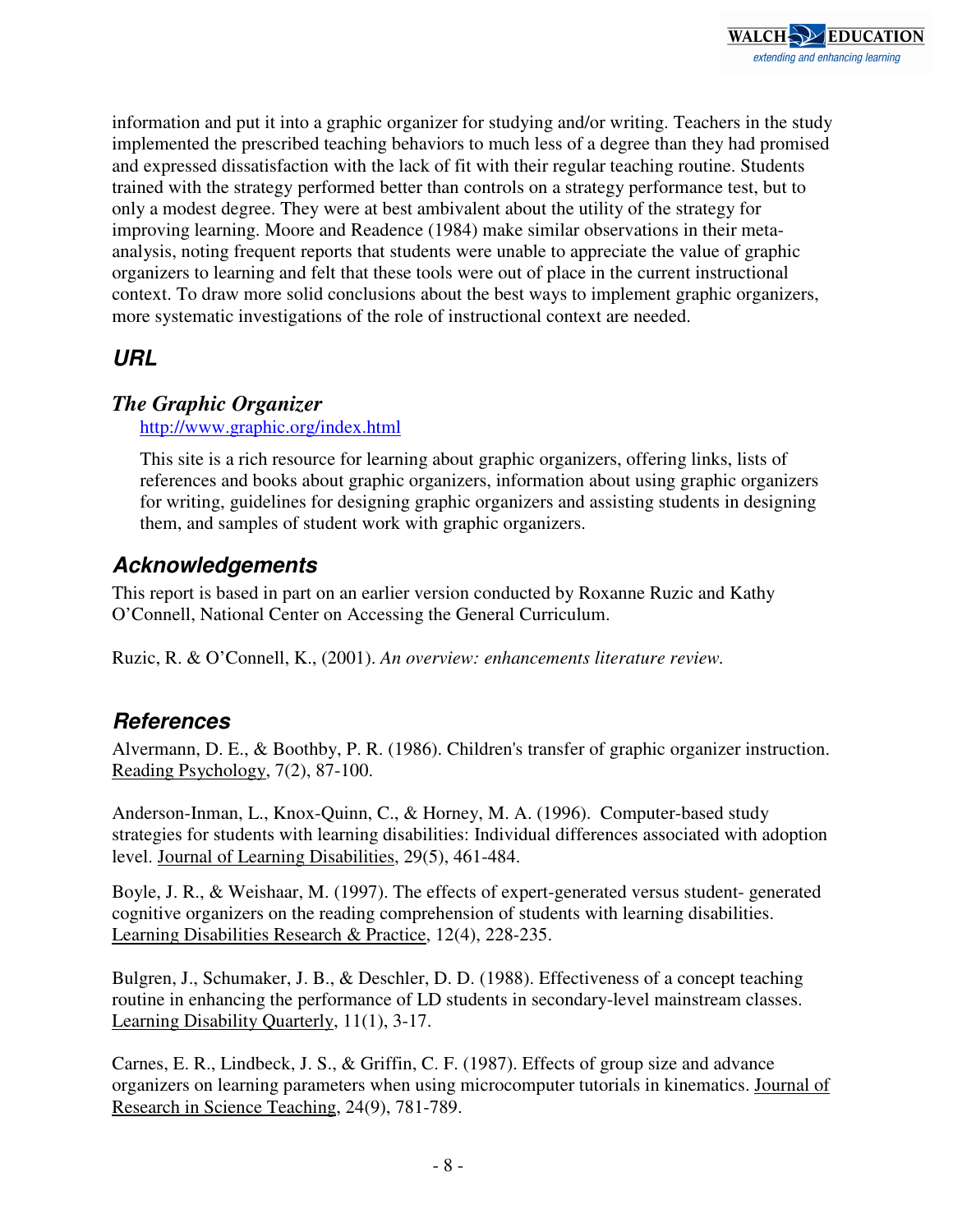Clements-Davis, G. L., & Ley, T. C. (1991). Thematic preorganizers and the reading comprehension of tenth-grade world literature students. Reading Research & Instruction, 31(1), 43-53.

Darch, C. B., Carnine, D. W., & Kammeenui, E. J. (1986). The role of graphic organizers and social structure in content area instruction. Journal of Reading Behavior, 18(4), 275-295.

Gallego, M. A., Duran, G. Z., & Scanlon, D. J. (1989). Interactive teaching and learning: Facilitating learning disabled students' transition from novice to expert. Literacy Theory and Research, 311-319.

Gardill, M. C., & Jitendra, A. K. (1999). Advanced story map instruction: Effects on the reading comprehension of students with learning disabilities. The Journal of Special Education, 33(1), 2- 17.

Herl, H. E., O'Neil, H. F. Jr., Chung, G. K. W. K. & Schacter, J. (1999). Reliability and validity of a computer-based knowledge mapping system to measure content understanding. Computers in Human Behavior, 15(3-4), 315-333.

Hudson, P., Lignugaris-Kraft, B., & Miller, T. Using content enhancements to improve the performance of adolescents with learning disabilities in content classes. Learning Disabilities Research & Practice, 8 (2), 106-126.

Idol, L., & Croll, V. J. (1987). Story-mapping training as a means of improving reading comprehension. Learning Disability Quarterly, 10(3), 214-229.

Merkley, D.M. & Jefferies, D. (2001) Guidelines for implementing a graphic organizer. The Reading Teacher, 54 (4) 350-357.

Moore, D. W., & Readence, J. E. (1984). A quantitative and qualitative review of graphic organizer research. Journal of Educational Research, 78(1), 11-17.

Newby, R. F., Caldwell, J., & Recht, D. R. (1989). Improving the reading comprehension of children with dysphonetic and dyseidetic dyslexia using story grammar. Journal of Learning Disabilities, 22(6), 373-380.

Novak, J. D. (1990). Concept maps and Vee diagrams: two metacognitive tools to facilitate meaningful learning. Instructional Science, 19(1), 29-52.

Scanlon, D., Deshler, D. D., & Schumaker, J. B. (1996). Can a strategy be taught and learned in secondary inclusive classrooms? Learning Disabilities Research & Practice, 11(1), 41-57.

Sinatra, R. C., Stahl-Gemake, J., & Berg, D. N. (1984). Improving reading comprehension of disabled readers through semantic mapping. Reading Teacher, 38(1), 22-29.